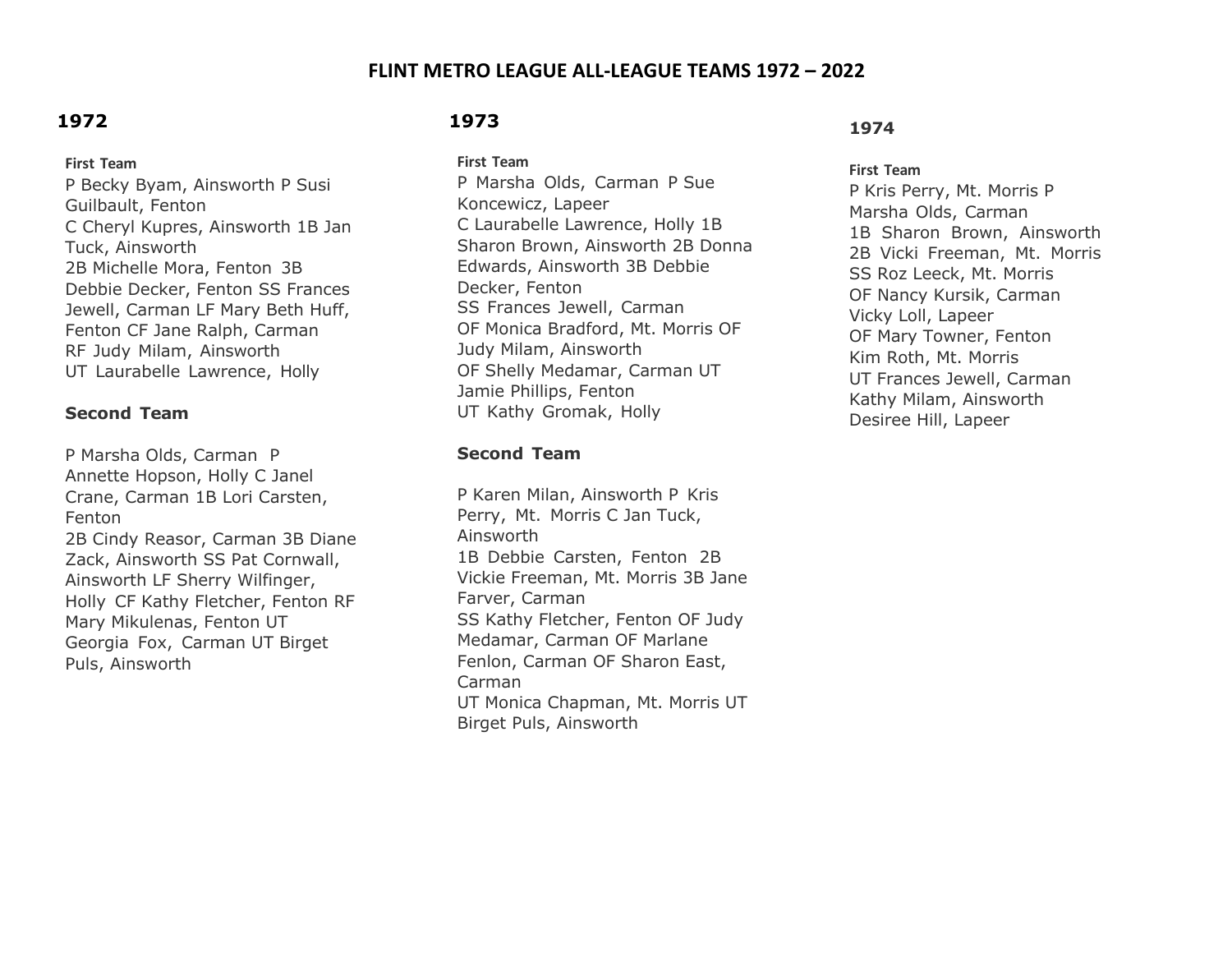#### **First Team**

P Sherry Cottrell, Ainsworth P Jeanne Mathews, Fenton, 11 C Sandy Hayes, Lapeer 1B Sharon Brown, Ainsworth 2B Karen Boatwright, Fenton 3B Becky Gunnels, Mt. Morris SS Cindy Madeline, Lapeer OF Nancy Kursik, Carman OF Mary Towner, Fenton OF Cheri August, Ainsworth UT Pam Minder, Holly UT Donna Edwards, Ainsworth

#### **Second Team**

P Kris Perry, Mt. Morris P Brenda Charles, Holly C Jamie Phillips, Fenton 1B Debbie Carsten, Fenton 2B Pam Foster, Mt. Morris 3B Beth Bentley, Holly SS Rita Jozwik ,Holly OF Karen Chapman, Mt. Morris OF Rhonda Candy, Swartz Creek OF Judy Medemar, Carman UT Jane Anderson, Fenton UT Jessie Gonzalez, Ainsworth

## **1976**

#### **First Team**

P Jeanne Mathews, Fenton, 12 IF Robin McNab, Fenton, 10 , Fenton , Fenton Karen Milam, Ainsworth Kim Miller, Ainsworth Nicki Rabiduc, Ainsworth

### **Second Team**

, Fenton , Fenton , Fenton Beth Borror, Ainsworth Linda Bouchard, Ainsworth Sherry Cottrell, Ainsworth Kathy Milam, Ainsworth Karen Pollard, Swartz Creek Paula Jury, Swartz Creek

### **1977**

#### **First Team**

P Jeanne Mathews, Fenton, 12 IF Robin McNab, Fenton, 10 , Fenton , Fenton Karen Milam, Ainsworth Kim Miller, Ainsworth Nicki Rabiduc, Ainsworth

#### **Second Team**

, Fenton , Fenton , Fenton Beth Borror, Ainsworth Linda Bouchard, Ainsworth Sherry Cottrell, Ainsworth Kathy Milam, Ainsworth Karen Pollard, Swartz Creek Paula Jury, Swartz Creek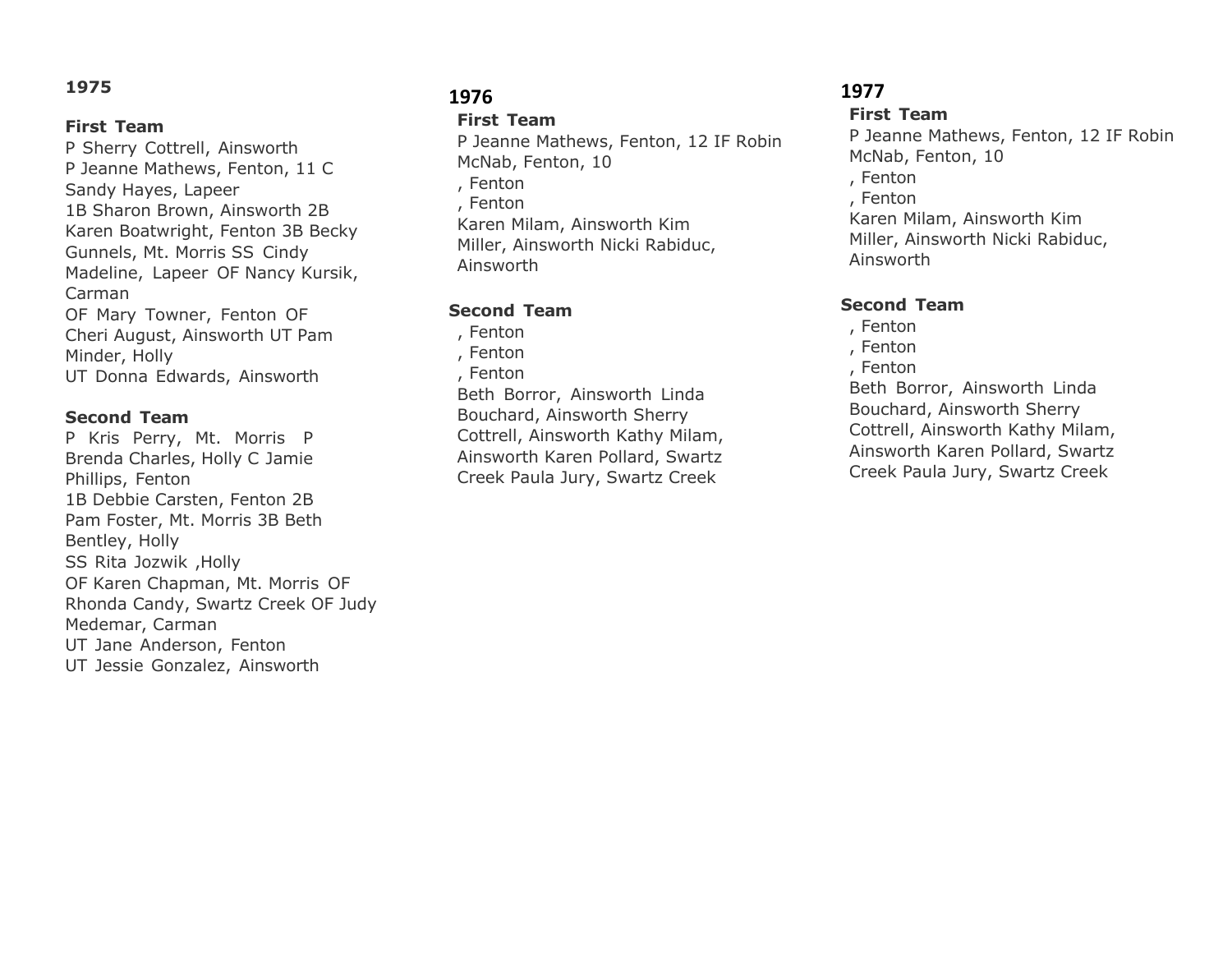**First Team** P Barb Barclay, Fenton, 11 P Sue Williams, Ainsworth, 11 C Rose Pushies, Fenton, 12 1B Colleen Muir, Lapeer East, 11 2B Cindy Kupres, Ainsworth, 12 3B Robin McNab, Fenton, 12 SS Robin Lussier, Holly, 12 UT Sandi Johnson, Fenton, 11 OF Katie Fechik, Ainsworth, 10 OF Laura Baguley, Lapeer East, 11 OF Amy Adams, Fenton, OF Shelly McNab, Fenton, 11

#### **Second Team**

P Tammy Wilson, Lapeer East, 11 P Melissa Weatherwax, LakeVille, 10 C Phyllis Costello, LakeVille 12 1B Mary Jelsch, Fenton, 12 2B Sue Wheller, Mt. Morris, 10 3B Pam Jennings, LakeVille, 10 SS Linda Bouchard, Ainsworth, 11 UT Lucinda Fleckinstein, Holly, 12 OF Robin McCallum, Mt. Morris, 10 OF Carole Brouillet, Mt. Morris, 10 OF Jackie Jelsch, Fenton, 11 OF Sue Chambers, Holly, 12

# **1979**

**First Team**

P Barb Barclay, Fenton, 12 C Melissa Hawkins, Ainsworth 1B Colleen Muir, Lapeer East IF Sandi Johnson, Fenton IF Deanne Moore, Fenton IF Linda Bouchard, Ainsworth OF Jackie Jelsch, Fenton OF Shelly McNab, Fenton OF Robin McCallum, Mt. Morris DH Carol Schlaud, Lapeer East

#### **Second Team**

P Vickie Schenk, Durand C Kelly Young, Durand 1B Amy Adams, Fenton IF Deb Peck, Durand IF Kelly Dunmire, Lapeer East IF Pam Jennings, LakeVille OF Laura Baguley, Lapeer East OF Katie Fechik, Ainsworth OF Monica Haines, Lapeer East

# **1980**

**First Team**

P Deanne Moore, Fenton C Karla Carpenter, Fenton 1B Susan Mora, Fenton IF Deb Peck, Durand IF Pam Jennings, LakeVille SS Lori Glass, Fenton OF Sandy Thornton, Fenton OF Robin McCallum, Mt. Morris OF Monica Haines, Lapeer East DH Debbie Smith, Lapeer East

#### **Second Team**

P Vickie Schenk, Durand C Melissa Hawkins, Ainsworth 1B Tami George, Lapeer West IF Kandy Kelly, Mt. Morris IF Debbie Priestly, Holly IF Annette Best, Lapeer East OF Kay Garrison, Holly OF Terri Beadlescomb, Lapeer West OF Stacey Lobdell, Durand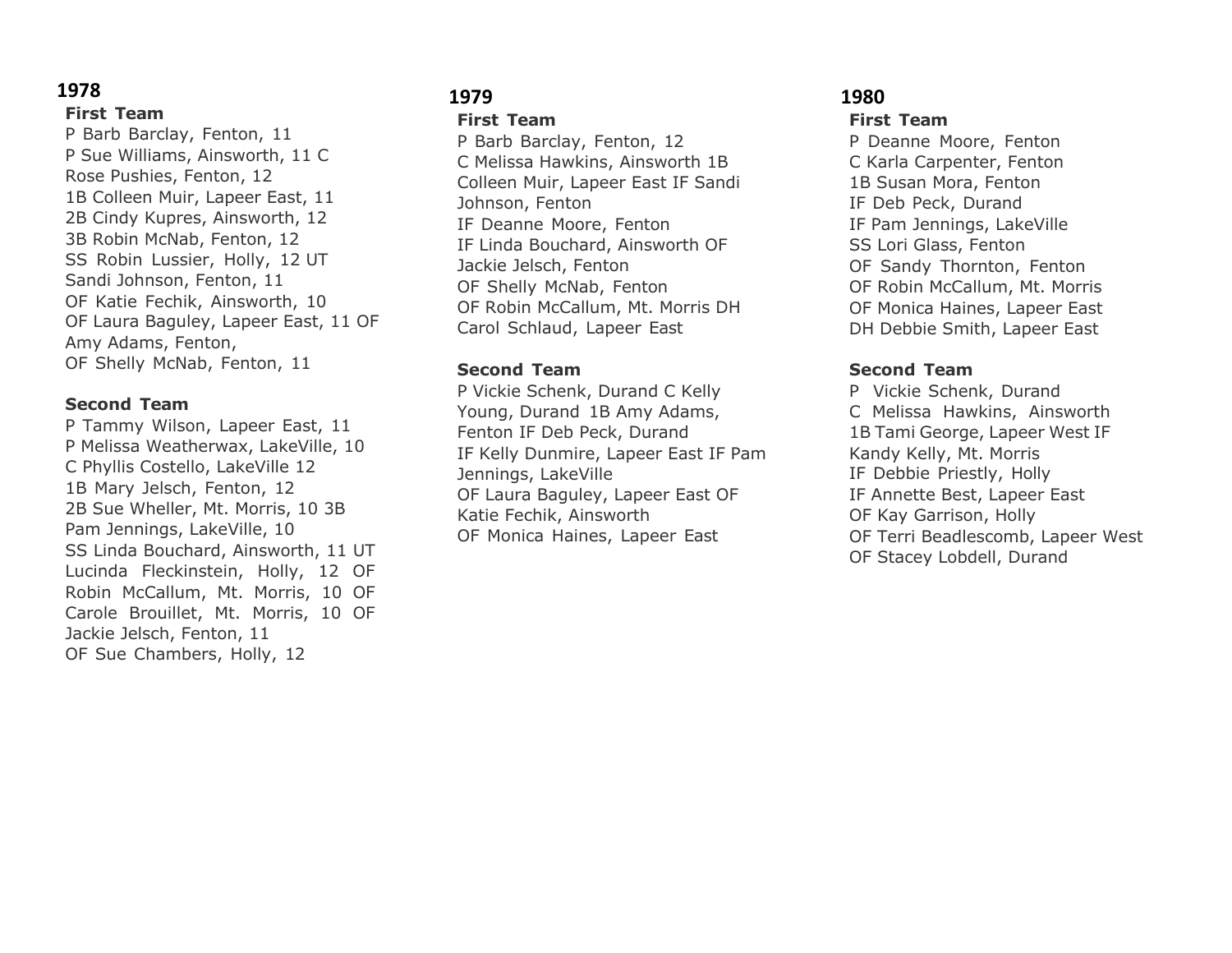#### **First Team**

P Kandy Kelly, Mt. Morris P Cindy Weber, Fenton C Teresa Berkley, Lapeer West 1B Kathy Raley, Durand IF Shelly Reed, Mt. Morris IF Bev Ewles, Ainsworth IF Debbie Priestly, Holly OF Lori Schwieman, Mt. Morris OF Cathy DeLoney, Mt. Morris OF Chris Brown, Ainsworth OF Debbie Smith, Lapeer East

#### **Second Team**

P Stacey Lobdell, Durand C Laurie Sutherby, Lapeer East 1B Tammy George, Lapeer West IF Julie Sweeney, Durand IF Renee Brown, Durand IF Lisa Stephens, Mt. Morris OF Terri Beadlescomb, Lapeer West OF Kathy Cox, Fenton OF Julie Evans, Fenton

#### **1982 First Team**

P Kandy Kelly, Mt. Morris P Cindy Weber, Fenton C Karen Johnson, Ainsworth 1B Diane Dorr, Lapeer East IF Cheri Millis, Lapeer East IF Laura McQuigg, Fenton IF Lisa Stephens, Mt. Morris OF Michelle Ensign, Fenton OF Tonia Colden, Mt. Morris OF Debbie Wood, Lapeer East DH Lori Schwieman, Mt. Morris

#### **Second Team**

P Sonia Parker, Ainsworth P Terri Gleason, Lapeer East C Laurie Sutherby, Lapeer East 1B Denise Pelton, Mt. Morris IF Michaele Chambers, Ainsworth IF Diane Lindsley, Holly IF Connie Rolison, Mt. Morris OF Chris Brown, Ainsworth OF Chris Kostelic, Fenton OF Becky Thom, LakeVille

# **1983 First Team**

P Cindy Weber, Fenton P Lisa Millis, Lapeer East C Karen Johnson, Ainsworth 1B Diane Dorr, Lapeer East IF Sally VanCura, Lapeer East IF Michaele Chambers, Ainsworth IF Lisa Stephens, Mt. Morris OF Chris Kostelic, Fenton OF Kim Dunmire, Lapeer East OF Tonia Colden, Mt. Morris DH Kay Stevenson, Fenton

### **Second Team**

P Connie Rolison, Mt. Morris P Kelly Smith, Durand C Jenny King, Fenton 1B Michelle Ensign, Fenton IF Toni Curtiss, Lapeer West IF Kelly Swartout, Holly IF Ann Berry, Lapeer East OF Lori Schwieman, Mt. Morris OF Janet Jurus, Ainsworth OF Laura Leszczynski, Lapeer West DH Diane Roesner, Mt. Morris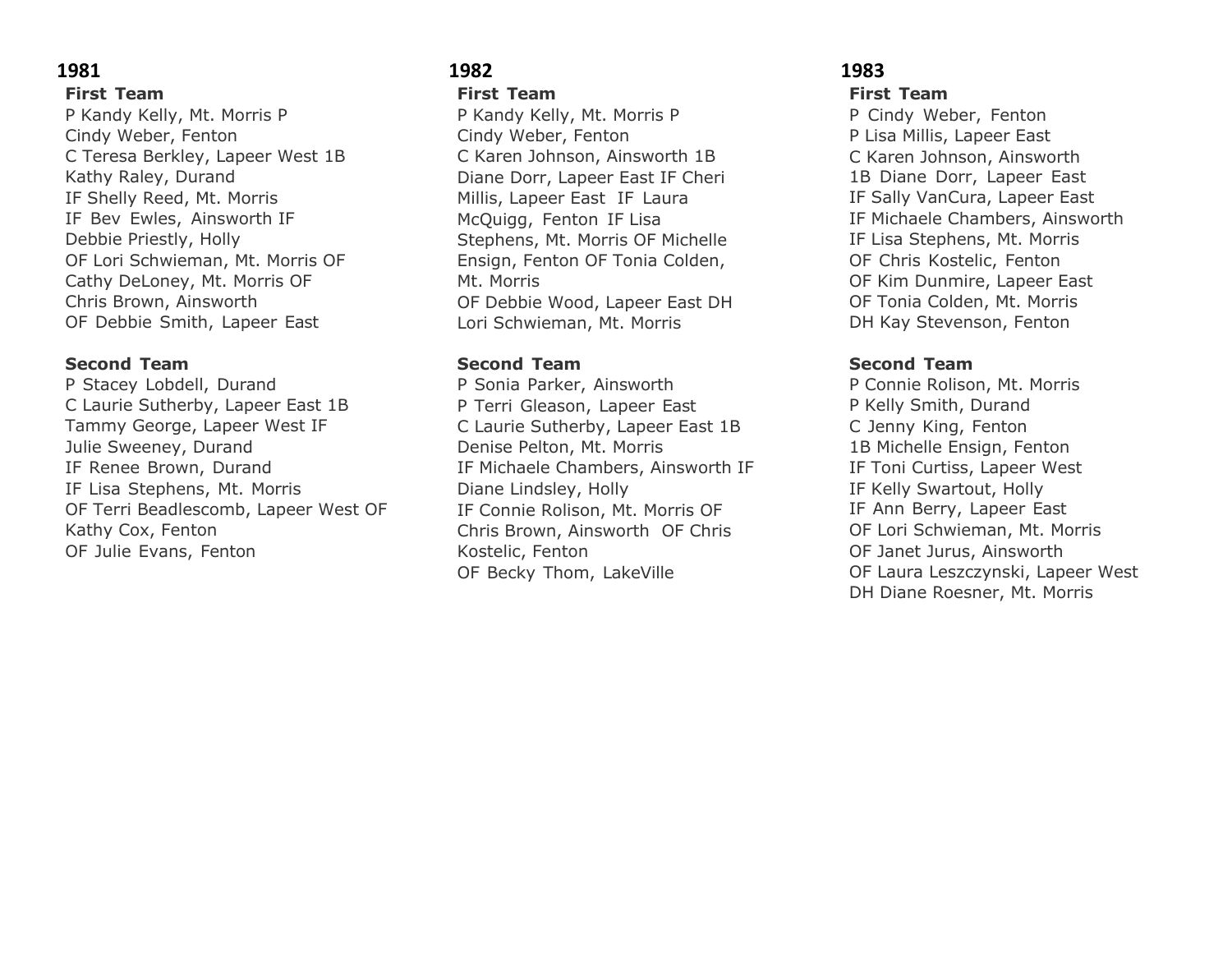### **First Team**

P Connie Rolison, Mt. Morris P Kelly Smith, Durand P Sarah Hillis, Fenton C Laura Malochleb, Mt. Morris 1B Marian Ekhardt, Ainsworth IF Cathy Lewis, Mt. Morris IF Michelle Cranick, Lapeer West IF Tina Stresen-Reuter, Lapeer East OF Tonia Colden, Mt. Morris OF Ellen Cupal, Fenton OF Laura Leszczynski, Lapeer West DH Michelle Rowden, Lapeer West

#### **Second Team**

P Lori Perry, Holly C Shawn Ferrera, Oxford 1B Dianne Roesner, Mt. Morris IF Sue Bertram, Lapeer West IF Michelle Ackley, Linden IF Toni Curtiss, Lapeer West OF Lisa Siminski, Durand OF Peggy Kubacki, Oxford OF Trish Knoop, Fenton DH Marie Loik, LakeVille

#### **1985 First Team**

P Connie Rolison, Mt. Morris P Louisa Summers, Fenton C Lisa Pierce, Durand 1B Jan Sherwood, Mt. Morris IF Cathy Lewis, Mt. Morris IF Devon Stanczyk, Fenton IF Christy Blake, Mt. Morris OF Diane Fulcher, Mt. Morris OF Janet Jurus, Ainsworth OF Kay Carnell, Fenton

### **Second Team**

P Tara Swanson, Durand P Chris Mancour, Ainsworth C Julie Cooper, Ainsworth 1B Liz Zimmerman, Holly IF Shannon Cooney, Durand IF Tracey Jones, Fenton IF Jackie Schell, Lapeer East OF Rhonda Hull, Mt. Morris OF Kris Dunn, Lapeer West OF Janice Brooks, Durand

# **1986 First Team**

P Mary Stimson, LakeVille P Janice VanDrese, Ainsworth C Julie Cooper, Ainsworth 1B Elaine Smith, Lapeer West IF Carrie Henry, Ainsworth IF Amy Schaltz, Oxford IF Shannon Cooney, Durand OF Janet Jurus, Ainsworth OF Kris Dunn, Lapeer West OF Missy Ecklesdafer, Ainsworth

# **Second Team**

P Julie Brittain, Durand P Louisa Summers, Fenton C Lisa Pierce, Durand 1B Andrea Marsich, Ainsworth IF Christy Blake, Mt. Morris IF Tracy Smethwick, Linden IF Tracy Powers, Lapeer West OF Michelle Barden, LakeVille OF Madelyn Larkin, Mt. Morris OF Janice Brooks, Durand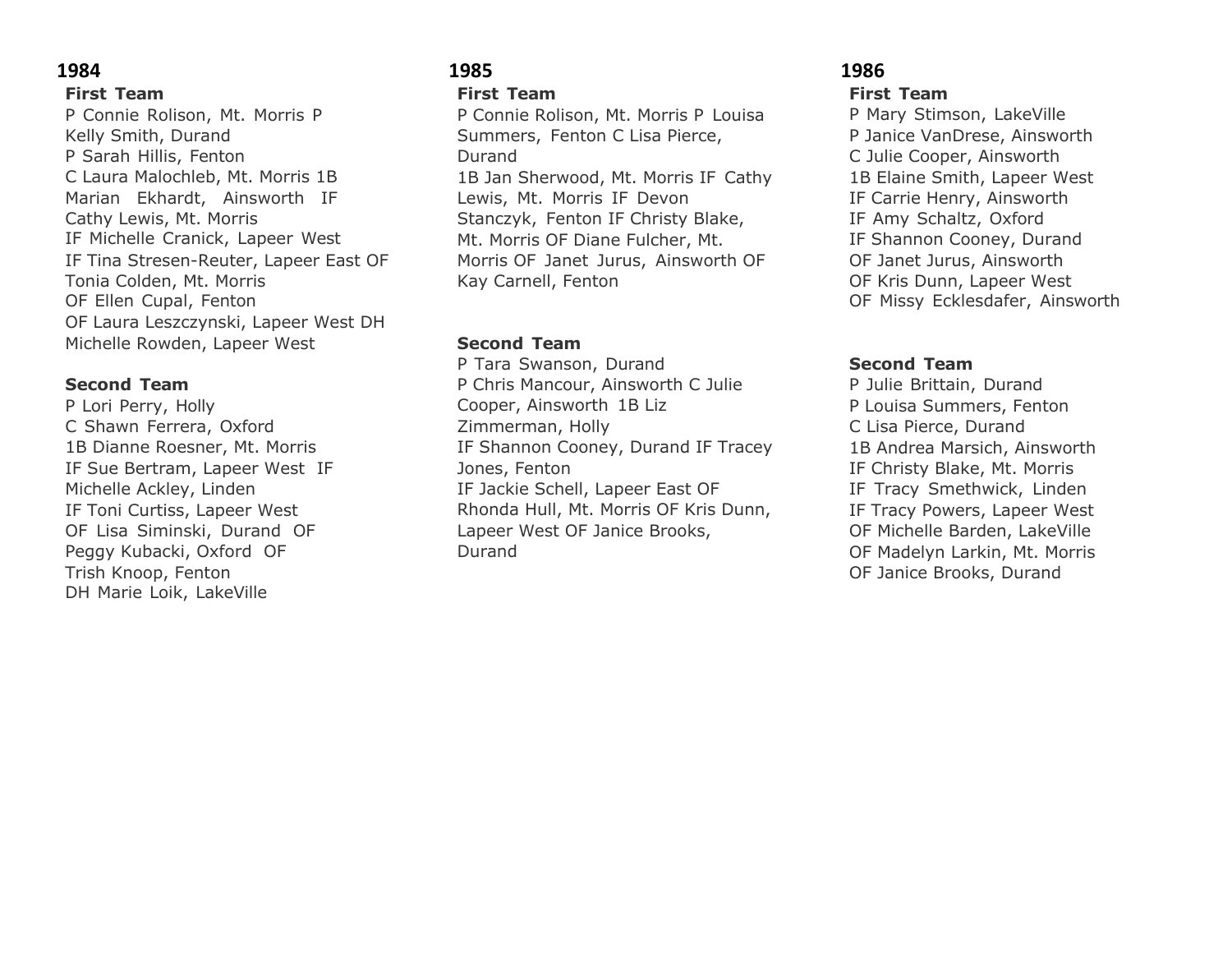### **First Team**

P Timberly Carr, Lapeer West P Julie Brittain, Durand C Lisa Pierce, Durand 1B Laura Couture, Lapeer West IF Christy Blake, Mt. Morris IF Tracy Powers, Lapeer West IF Amy Schaltz, Oxford OF Tanya Sutton, Holly OF Marianne Gepfrey, Lapeer West OF Janice Brooks, Durand DH Michelle Buchanan, Lapeer West

#### **Second Team**

P Lisa Cencich, Oxford P Jana Thompson, Fenton C Deanna Kitchenmaster, Lap. West 1B Tara Lee, Fenton IF Amy Nelson, Lapeer West IF Edna Corwin, Durand IF Debbie Cole, Durand OF Rose Lewis, Mt. Morris OF Stephanie Winterlee, Mt. Morris OF Ann Pushies, Fenton

#### **1988 First Team**

P Timberly Carr, Lapeer West P Tammy Williams, Holly C Debbie Cole, Durand 1B Jami MacGillivray, Durand IF Lisa Breier, Linden IF Deanna Kitchenmaster, Lap. West IF Terry Williams, Holly OF Michele Powell, Lapeer West OF Vicki Cruthers, Mt. Morris OF Tanya Sutton, Holly DH Tammy Evans, Linden

### **Second Team**

P Julie Brittain, Durand P Natalie Dougherty, LakeVille C Rochelle Simmonds, LakeVille 1B Jana Thompson, Fenton IF Angie Laurin, Mt. Morris IF Tara Lee, Fenton IF Lori Pugh, LakeVille OF Wendy Thompson, Linden OF Michelle Buchanon, Lapeer West OF Stephanie Winterlee, Mt. Morris

### **1989 First Team**

P Angie Griffin, Fenton P Tracy Carr, Lapeer West C Trisha Borck, Lapeer West 1B Audrey Seymour, Mt. Morris IF Deanna Kitchenmaster, Lap. West IF Amanda Mozader, Lapeer West IF Natalie Koan, Fenton OF Tanya Sutton, Holly OF Crystal Moore, Durand OF Amy Nelson, Lapeer West DH Julia Geyer, Linden UT Denise Hooper, Holly

# **Second Team**

P Kate Gleason, Lapeer East P Tammy Williams, Holly C Tiffany Looman, Fenton 1B Jami MacGillivray, Durand IF Pam Thaxton, Lapeer East IF Melissa Middleditch, Mt. Morris IF Darlene Bishop, LakeVille OF Teresa Lewis, Fenton OF Keli Shannon, LakeVille OF Wendy Thompson, Linden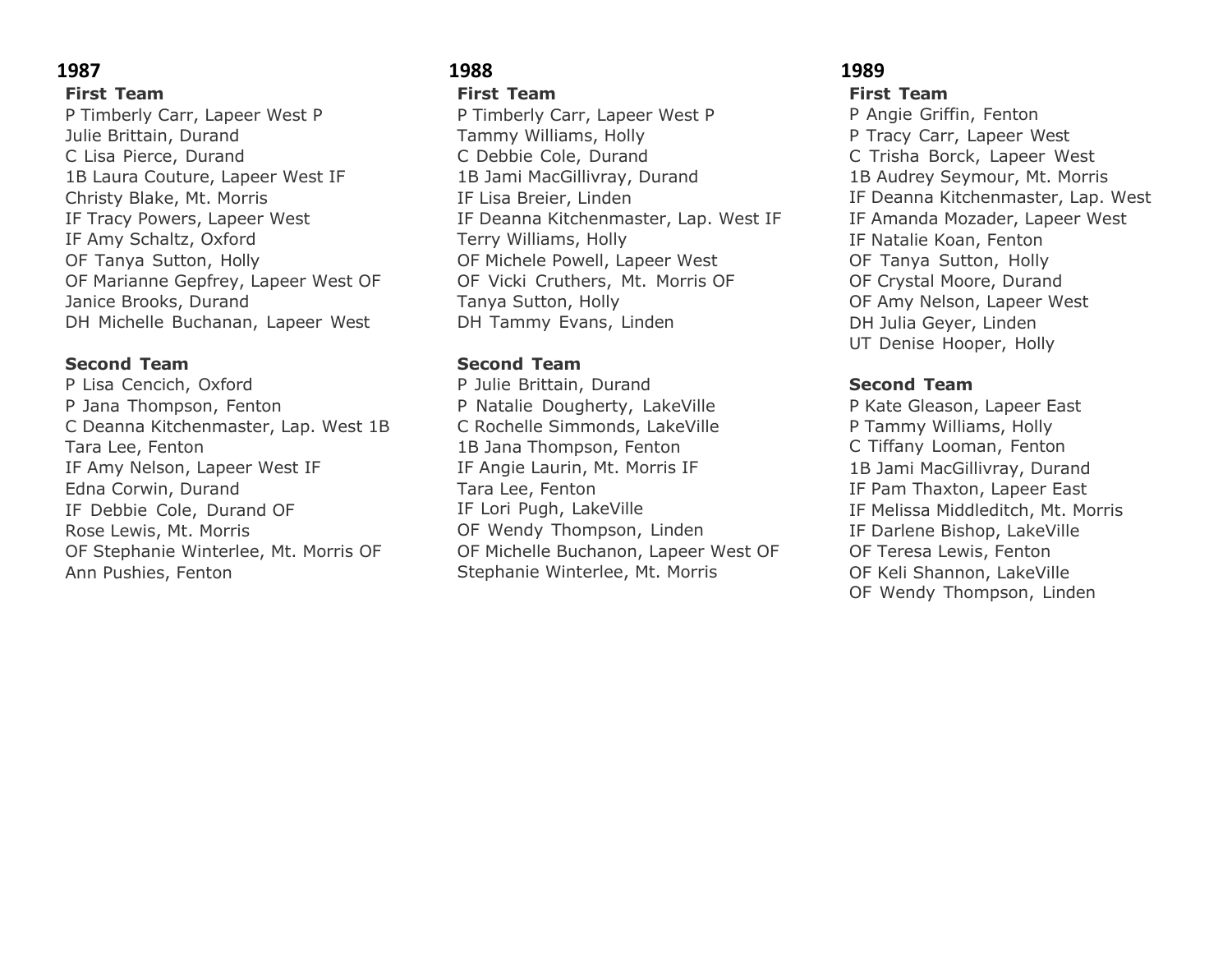#### **First Team**

P Angie Griffin, Fenton P Tracy Carr, Lapeer West C Trisha Borck, Lapeer West 1B Nikki Driskell, Lapeer West IF Darlene Bishop, LakeVille IF Amy Nelson, Lapeer West IF Patti Earnheart, Oxford OF Keli Shannon, LakeVille OF Nicole Yelle, Lapeer West OF Jeannine McWilliams, Linden DH Pam Gepfrey, Lapeer West UT Melissa Middleditch, Mt. Morris

#### **Second Team**

P Liz Wilson, Oxford P Kim Thom, LakeVille C Carrie Dodson, Oxford 1B Kellie Pifer, Fenton IF Natalie Koan, Fenton IF Amanda Mozader, Lapeer West IF Tammy Evans, Linden OF Jamie Carriveau, Mt. Morris OF Pam Burgess, Lapeer East OF Michelle Winter, Lapeer West

#### **1991**

#### **First Team**

P Tracy Carr, Lapeer West P Lisa Hillman, Fenton C Trisha Borck, Lapeer West 1B Kim Herzog, Oxford IF Claire Pouget, Lapeer West IF Tammy Evans, Linden IF Michele Winter, Lapeer West OF Jamie Carriveau, Mt. Morris OF Jeannine McWilliams, Linden OF Nicole Yelle, Lapeer West DH Dixie Connell, Mt. Morris UT Betsy Couzens, Lapeer East

#### **Second Team**

P Shelley Thom, LakeVille P Jennifer Kilbreath, Durand C Lisa Hilborn, LakeVille 1B Erin Whitney, Lapeer East IF Teresa Lewis, Fenton IF Holli Johnson, Fenton IF Jeanna Cavanaugh, Mt. Morris OF Angie Hajec, Fenton OF Angie Price, Lapeer West OF Dawn Smith, LakeVille

#### **1992**

#### **First Team**

P Tracy Carr, Lapeer West P Lisa Hillman, Fenton C Julie Smigelski, Fenton 1B Erin Whitney, Lapeer East IF Holli Johnson, Fenton IF Michele Winter, Lapeer West IF Amanda Behrenbrinker, Lap. East OF Nicole Yelle, Lapeer West OF Sarah Blakely, Fenton OF Jamie Carriveau, Mt. Morris DH Amy Stankiewicz, Lapeer West UT Steph Radford, Mt. Morris

#### **Second Team**

P Angie Bolin, Mt. Morris P Tara Willoughby, Linden C Nicole Millard, Oxford 1B Julie Talaski, Lapeer West IF Angie Hajec, Fenton IF Colleen Crelley, Fenton IF Jill Kirsch, Lapeer West OF Amy Porter, Durand OF Molly Bohas, Fenton OF Ann Price, Lapeer West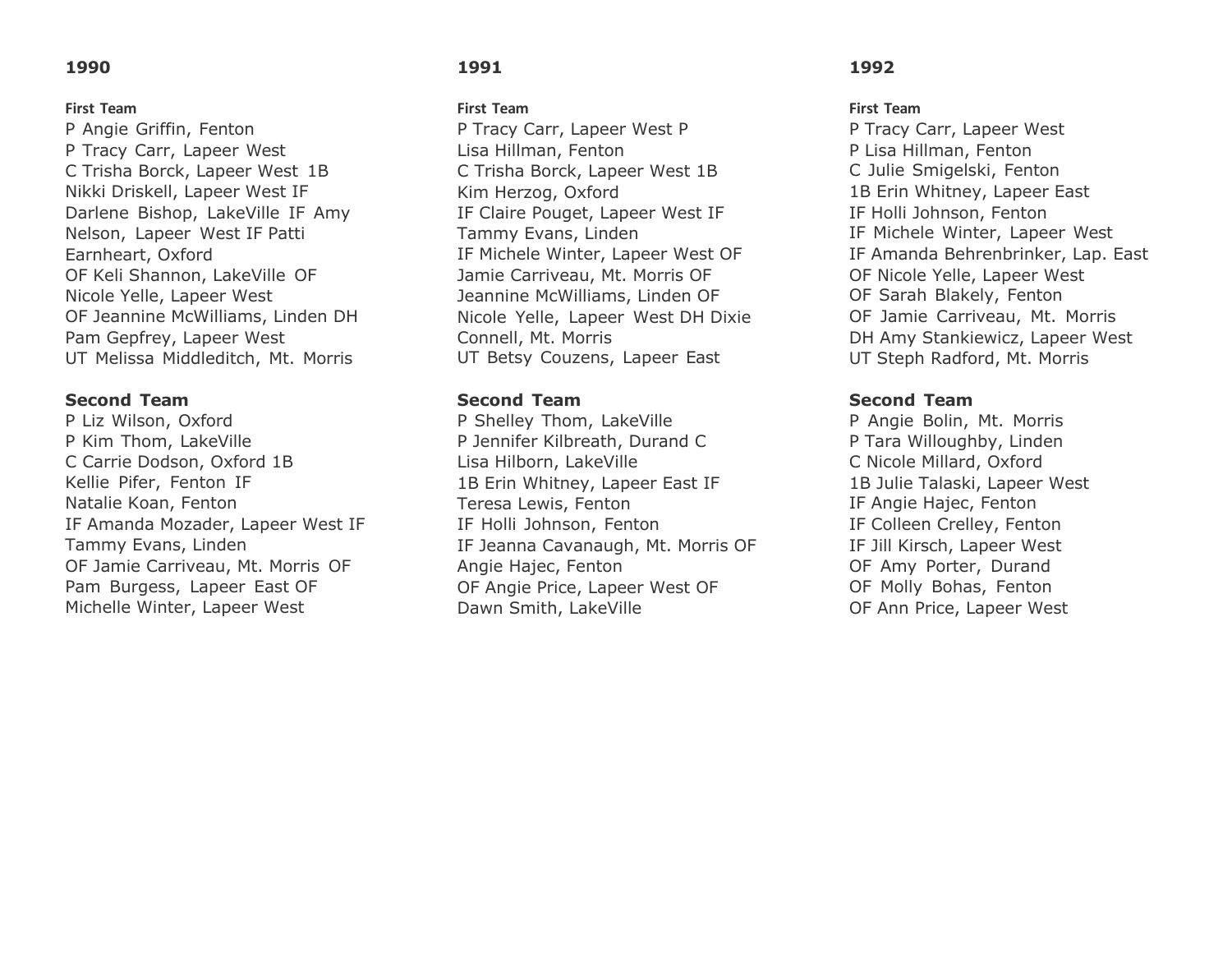#### **First Team**

P Lisa Hillman, Fenton P Janet Webster, Mt. Morris C Molly Hugan, Holly 1B Angie Price, Lapeer West IF Amanda Behrenbrinker, Lap. East IF Angie Hajec, Fenton IF Colleen Crelley, Fenton OF Kelly Radford, Mt. Morris OF Holly Gregory, Lapeer East OF Mandy Pastue, Lapeer West DH Amy Stankiewicz, Lapeer West UT Nicole Millard, Oxford

#### **Second Team**

P Ginnie Holek, Durand P Sharron Hooper, Holly C Nicole Hillman, Fenton 1B Stephanie Milkovich, Fenton IF Dawn Shaffer, Linden IF Becki Wheatley, Fenton IF Jill Kirsch, Lapeer West OF Sara Bradford, Mt. Morris OF Char Shiffer, Durand OF Danielle Wolford, Fenton

### **1994**

#### **First Team**

P. Kerri Morris, Fenton P Ginnie Holek, Durand C. Molly Hugan, Holly 1B Auturn Cummings, Lap. West IF Amanda Behrenbrinker, Lap East IF. Becki Wheatley, Fenton IF. Angie Price, Lap West OF. Kelly Gable, Fenton OF. Diane Steele, Lap West OF Kelly Bailey, Fenton DH. Jodi Johnson, Lap West UT. Janet Webster, Mt. Morris

#### Second Team

P. Sharon Hooper, Holly P Stephanie North, Lap West C Nicole Hillman, Fenton 1B Julie Webstrer, Mt. Morris IF Jaymi Welton, Holly IF Colleen Crelley, Fenton IF Angie Adams, Mt. Morris OF Sara Bradford, Mt. Morris OF Missy Vaughn, Lapeer West OF Carrie McWilliams, Linden

#### **1995**

#### **First Team**

P Angie Chapman, Durand, 11 P Kerri Morris, Fenton, 12 C Molly Hugan, Holly, 12 1B Char Shiffer, Durand, 12 IF Colleen Butzier, Lapeer West, 12 IF Stacey Perrin, Durand, 11 IF Heidi Patterson, Holly, 12 OF Melissa Mankowski, Mt.Morris, 11 OF Emily Barton, Holly, 11 OF Kelly Bailey, Fenton, 11 DH Emilee Pike, Durand, 12 UT Nicki Hillman, Fenton, 11

### **Second team**

P| Amy Tharp | Holly 10 P| Janet Webster | Mt. Morris 12 C| Tina Hendrickson | Durand 11 1B|Autumn Cummings|Lap. West 12 IF| Becki Wheatley | Fenton 11 IF| Julie Webster | Mt. Morris 12 IF| Kristine McMillin | Durand 11 OF| Andrea Adams | Holly 12 OF| Jenny Williamson | Durand 11 OF| Michelle Gramer | Linden 10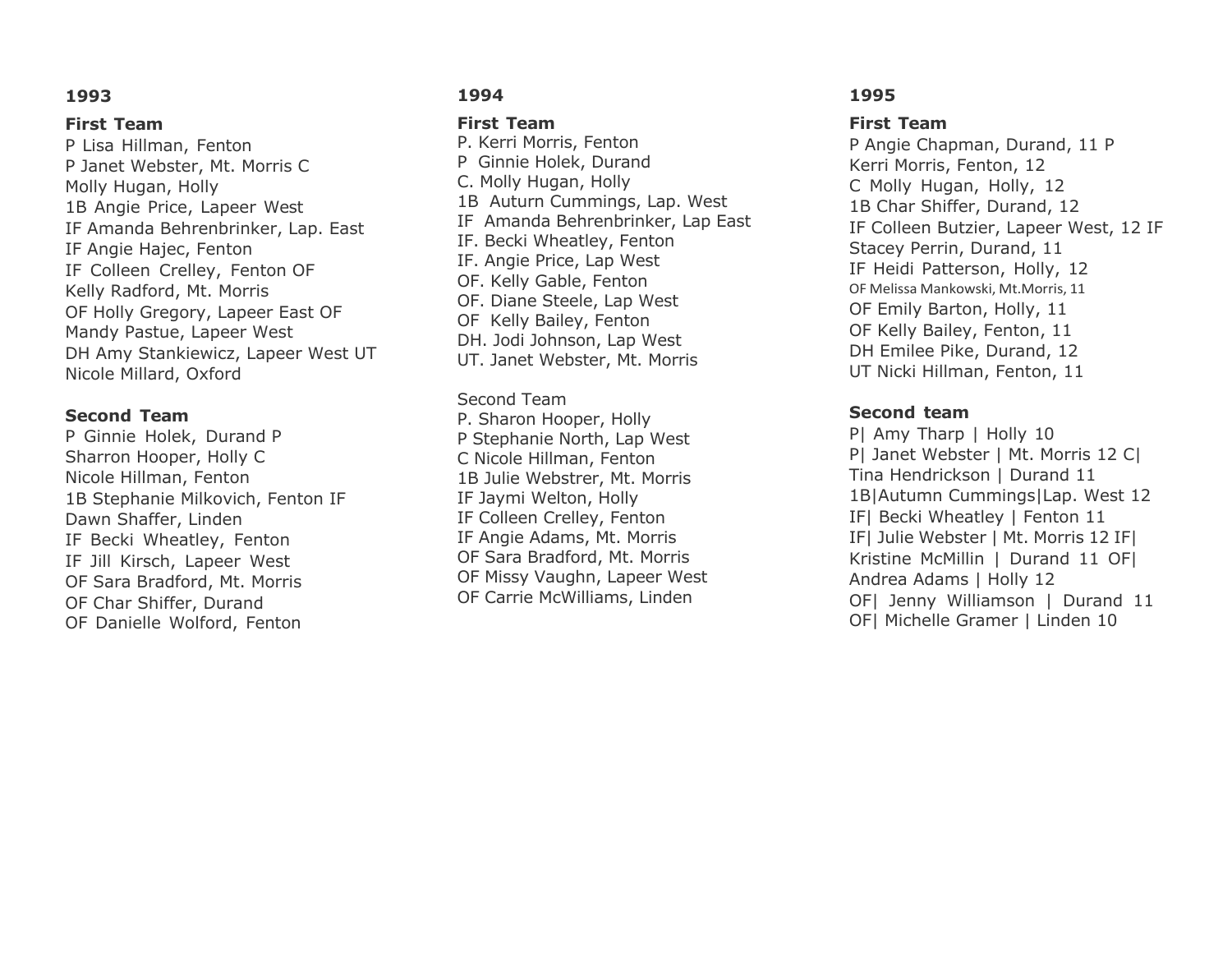#### **First Team**

P| Stacy Roberts| Fenton| 12 P| Angie Chapman| Durand| 12 C| Nicole Hillman| Fenton| 12 1B|Mila Prieur| Fenton| 11 IF| Becki Wheatley| Fenton| 12 IF| Sue Turner| Holly| 12 IF| Kristine McMillin| Durand| 12 OF| Emily Barton| Holly| 12 OF| Jenny Williamson| Durand| 12 OF| Kelly Bailey| Fenton| 12 DHI Dalana Prevostl Mt. Morrisl 12 UT|Hilarie Schroeder|Lapeer East|12

#### **Second team**

P| Amy Tharp| Holly| 11 PI Jaime Stephens| LakeVille| 10 Cl Tina Hendrickson| Durand| 12 1B|Amy Lambert| Holly| 10 IF| Jenny Wilson| Lapeer West| 12 IF| Stacey Perrin| Durand| 12 IF| Jodi Johnson| Lapeer West| 11 OFI Molly Brilhart| Linden| 10 OF| Amy Downs| Lapeer West| 12 OF| Kim McMillan| Lapeer East| 11

### **1997**

#### **First Team**

Jaime Stephens, LakeVille, 11 Julie Welker, Sr., Fenton Heather Turkowski, Sr., Fenton Celena Bentowski, Sr., LakeVille Deanna Powell, Sr., Fenton Jodi Johnson, Sr., Lapeer West Julie Curtis, LakeVille, 11 Kim McMillan, Sr., Lapeer East Jennifer Hagerman, Sr., Fenton Kursten Pickup, Soph., Holly Nicole Webb, Durand, 11 Mila Prieur, Sr., Fenton

#### **Second Team**

Katie Roberts Lapeer West 11 Amy Tharp Sr. Holly Nicole McNamara Sr. Holly Tiffany Truran Fenton 11 Sue Harvey Sr. Lapeer East Molly Brilhart Linden 11 Darci Haggadone Sr. Lapeer West Sarah Katich Soph. Oxford Michelle Gramer Sr. Linden

### **1998**

### **First Team**

Darcy Dinse Linden P Sr. Jaime Stephens LakeVille P Sr. Katie Pickover Fenton C 11. Amy Lambert Holly 1B Sr. Molly Brilhart Linden IF Sr. Heather Svejcara Linden IF Sr. Tiffany Truran Fenton IF Sr. Sarah Katich Oxford OF 11. Amber Allie Fenton OF Soph. Anne Emerton Linden OF Sr. Julie Prince Oxford UT Sr.

Jamie Eastman Mt. Morris DH Sr.

# **Second Team**

Katie Roberts Lapeer West P Laurie Applin Fenton P Sarah Englemann LakeVille C Kallie Gidcumb Mt. Morris 1B Monica Garcia Lapeer West IF Sarah Shown LakeVille IF Kori Vizena Lapeer East IF Crystal Weber Lapeer East OF Kelly Spangler Lapeer West OF Stephanie Getz Lapeer East OF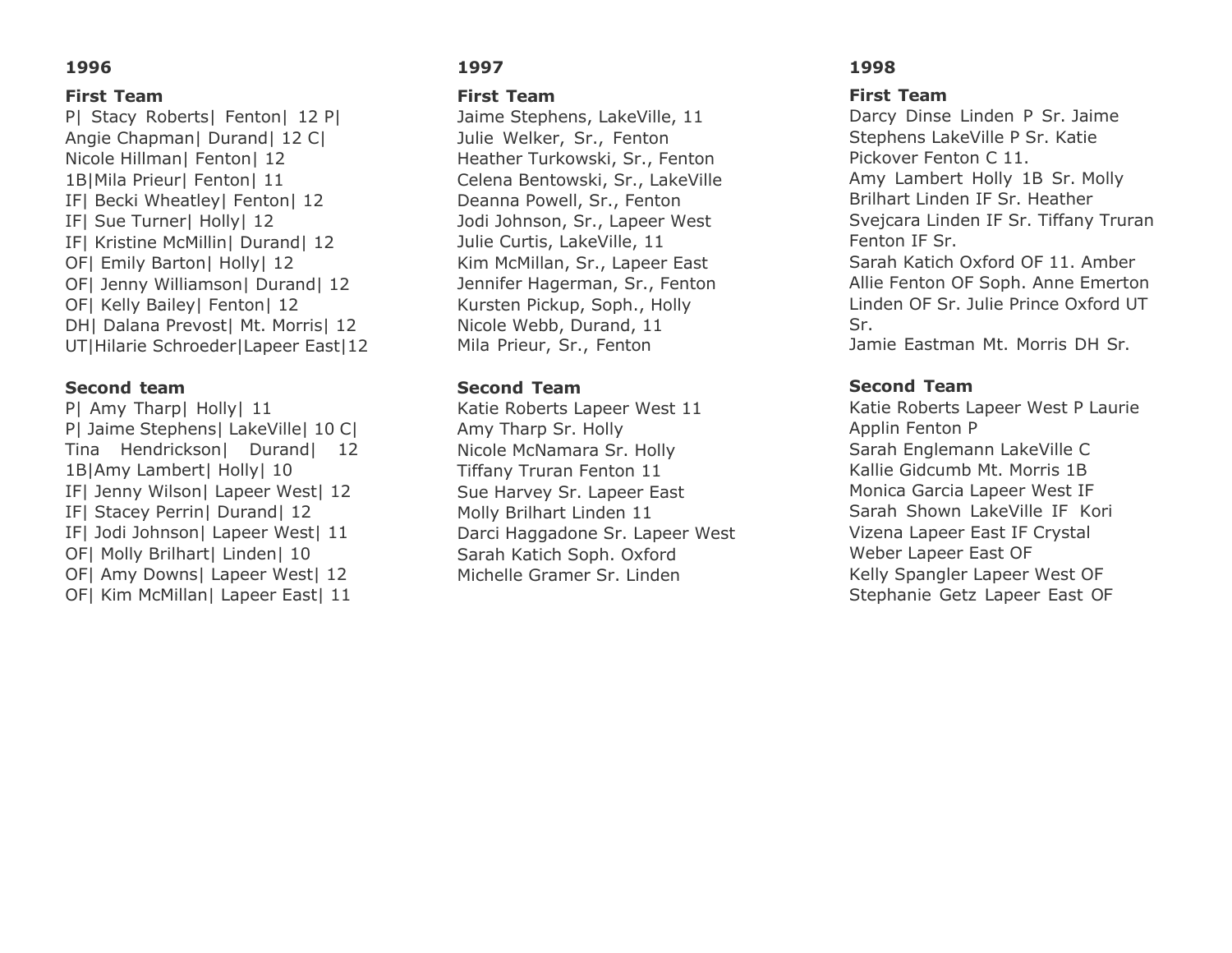#### **First team**

Erin Gleason Lapeer East P 11. Laurie Applin Fenton P 11. Katie Pickhover Fenton C Sr. Anne Sherman Lapeer East 1B Sr. Courtney Sisk Linden IF Sr. Jodi Moore Mt. Morris IF 11. Sarah Shown LakeVille IF Sr. Sarah Katich Oxford OF Sr. Kursten Pickup Holly OF Sr. Stephanie Getz Lapeer East OF Sr. Emily Bell Lapeer East DH So. Sara Kellogg Lapeer East UT Sr.

#### **Second team**

Aubre Giesey Fenton P 11. Heidi Leitkam Linden P So. Brooke Dittrich Lapeer East C Sr. Kristi Kahn Holly 1B 11. Crystal Weber Lapeer East IF Sr. Kim Welter Oxford IF Sr. Kristin Abraham Lapeer West IF Sr. Amber Allie Fenton OF 11. Melissa McCready Fenton OF Sr. Shelby Bradford Mt. Morris OF Sr.

# **2000**

#### **First team**

Laurie Applin, Fenton P Sr. Erin Gleason, Lapeer East P Sr. Dana Blugerman, Holly C Fr. Kallie Gidcumb, Mt. Morris 1b Sr. Aubre Giesey, Fenton IF Sr. Amy Conger, Lapeer East IF Sr. Jodi Moore, Mt. Morris IF Sr. Amber Allie, Fenton OF Sr. Ashley Alexander, Linden OF 11. Krystal Tomczak, Fenton OF 11. Amy RaCosta, Lapeer East DH 11. Shelby Brayton, Fenton U So.

#### **Second Team**

Jackie Dotson Mt. Morris P Sr. Jenna Podzikowski Oxford P Sr. Amanda Kemp Mt. Morris C 11. Rebecca Robertson Fenton 1b Sr. Jamie LaDuke LakeVille IF Sr. Dana Millard Oxford IF 11. Deanna Lipp Linden IF Sr. Marissa Pakulak Lapeer East OF So. Jenny Combs LakeVille OF 11. Jackie Webster Holly OF 11.

#### **2001**

#### **First team**

Amanda Rockman Fenton P 11 Kristen Reardon Fenton P 10 Dana Blugerman Holly C 10 Emiiy Bell Lapeer East 1B 12 Shelby Brayton Fenton IF 11 Abbey Morey Fenton IF 12 Lindsey Schaller Lapeer East IF 11 Kyrstal Tomczak Fenton OF 12 Lauren Weber Fenton OF 11 Ashley Schian LakeVille OF 11 Abbie Welby Lapeer West DH 12 Heidi Leitkam Linden UT 12

#### **Second team**

Tiffany Ferrier LakeVille P 9 Melissa Lamb Lapeer East P 12 Rachel Foguth Fenton C 11 Carin Campbell Fenton 1B11 Krystal Lambert Linden IF 12 Mandy Brindle Linden IF 12 Holly Weber Oxford IF 11 Katie Beltz Lapeer East OF 11 Jenny Fias Mt. Morris OF 11 Amanda Chudy Oxford OF Sr.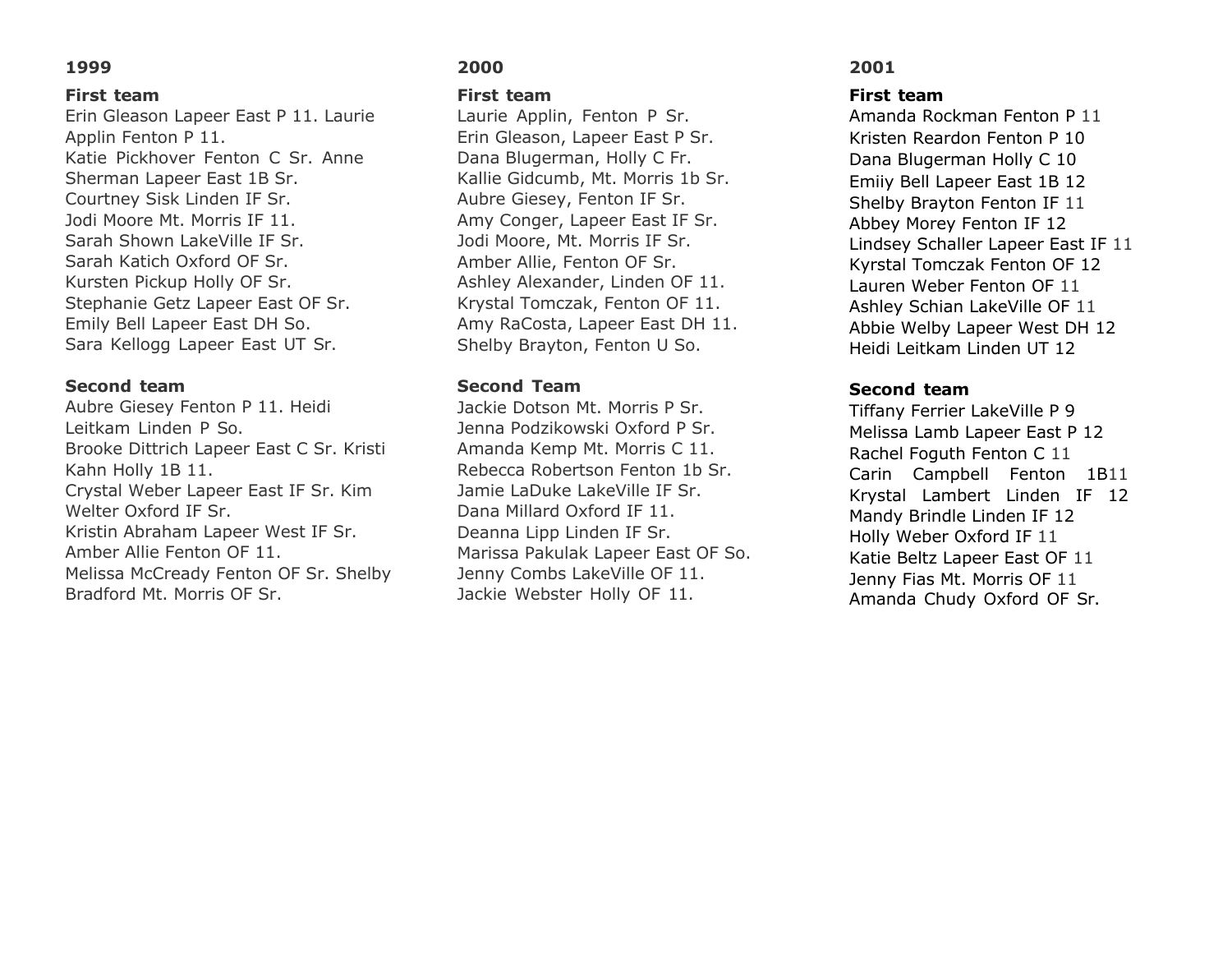#### **First team**

Amanda Rockman Fenton P Sr. Tiffani Ferrier LakeVille P Soph. Dana Blugerman Holly C 11. Kara Lewis Lapeer West IF Soph. Nicole Fick Lapeer West IF Fr. Heather Newman Holly IF Sr. Lindsey Schaller Lapeer East IF Sr. Ashley Schian LakeVille OF Sr. Jenny Mandock LakeVille OF Sr. Jenny Schupbach Fenton OF Sr. Maureen Butzier Lapeer West DH 11 Mallory Miller Lapeer West Utility Fr.

#### **Second team**

Danielle Kapral Lapeer East pitcher 11. Tanya Freeborn Oxford pitcher Sr. Breanna Pyles LakeVille catcher 11. Holly Plamondon Mt. Morris 1B Soph. Rachel Nielsen LakeVille IF Soph. Kristin Samuels Fenton IF Soph. Sarah Weston LakeVille infielder 11. Nicole Pollack Oxford outfielder Sr. Andrea Olesky Oxford outfielder 11. Amber Butler Lapeer East OF Sr.

### **2003**

#### **First team**

P Jill Perry Brandon Fr. P Mallory Miller Lapeer West Soph. C Dana Blugerman Holly Sr. 1B Berryl Pappas Brandon Sr. IF Nicole Fick Lapeer West Soph. IF Brooke Seffens Brandon Sr. IF Katie Dreyer Lapeer West Fr. OF Claire Cianek Brandon Sr. OF Shannon Gerbe Oxford 11. OF Kelly Cichoracki Lapeer West Sr. DH Courtney Wright Brandon Sr. UT Melissa Wilkinson Lap. West 11.

#### **Second team**

P Jackie Wojtkowicz Brandon Soph. P Megan Rockman Fenton 11. C Danielle Richardson Lap West Soph. 1B Kara Lewis Lapeer West 11. IF Elise Rendell Oxford Sr. IF Kati Therriault Holly 11. IF Rachel Shumaker Fenton 11. OF Taylor Erwin Fenton 11. OF Shannon Boehner Fenton 11. OF Meridith Dura Brandon Soph.

#### **2004**

#### **First team**

Mallory Miller Lapeer West 11. P Megan Rockman Fenton Sr. P Danielle Richardson Lap. West 11. C Taylor Erwin Fenton Sr. 1B Nicole Fick Lapeer West 11. IF Katie Dreyer Lapeer West Soph. IF Melissa Wilkinson Lap. West Sr. IF Meredith Dura Brandon 11. OF Shannon Gerbe Oxford Sr. OF Lauren Jenkins Lapeer East Sr. OF Jill Perry Brandon Soph. DH Kara Lewis Lapeer West Sr.UT

#### **Second Team**

Kelly Tomasek Linden P Fr. Courtney Feltner Holly P Soph. Jessica Anhel Oxford C 11. Chelsea Wengren Brandon 1B Fr. Kati Therriault Holly IF Sr. Samantha Aberlich Fenton IF Sr. Megan Bono Oxford IF Sr. Halie Fournier Holly OF Fr. Jill Bradley Lapeer West OF Soph. Emily Pochubay Fenton OF 11.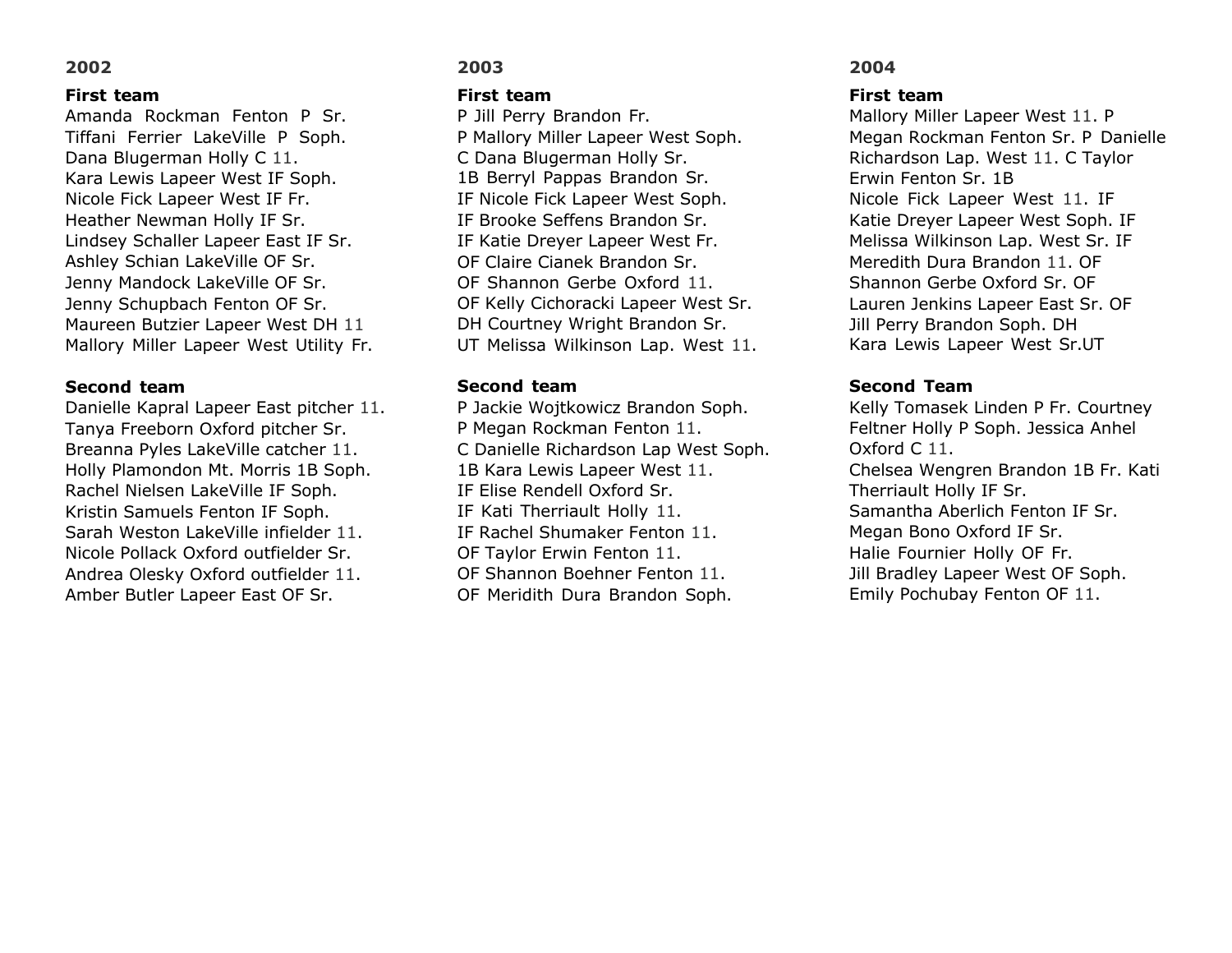#### **First team**

Mallory Miller Lapeer West Sr. P Kate Cowger Fenton 11. P Danielle Richardson Lap. West Sr. C Chelsea Wengren Brandon Soph. 1B Katie Dreyer Lapeer West 11. IF Rachel Shumaker Fenton Sr. IF Nicole Fick Lapeer West Sr. IF Jennifer Robbins Fenton 11. OF Amanda Braniecki Lap. East 11. OF Meghan Jankowski Lap. West Sr. OF Jaclyn Wojkowicz Bran. Sr. At large Aleasha Boeneman Lap. East Sr. At large

#### **Second team**

Jill Perry Brandon 11. Amber Cervantez Oxford Sr. Jessica Anhel Oxford Sr. Courtney Overfield Fenton 11. Crystal Goin Fenton Fr. Annmarie Skylis Oxford Soph. Jessica Liebner Brandon 11. Meridith Dura Brandon Sr. Katie Schlenke Fenton Sr. Amanda Crump Oxford Sr.

# **2006**

#### **First team**

P Jill Perry, Brandon P Beth Rockman, Fenton C Aleisha Giesey, Fenton 1B Chelsea Wengren, Brandon IF Jennifer Sherman, Brandon IF Crystal Goin, Fenton IF Katie Nelson, Lapeer West OF Ashley Brady, Brandon OF Krystal Patterson, Clio OF Jenny Robbins, Fenton OF Brooke Lewis, Lapeer West At-Large: Amber Kern, Clio At-Large: Katie Dreyer, Lapeer West

#### **Second team**

P Kate Cowger, Fenton P Kelly Tomasek, Linden C Cathi Feltner, Holly 1B Debbie England, Lapeer West IF Jessica Liebner, Brandon IF Mary Orr, Linden IF Lauren LaCroix, Oxford OF Krystal Smith, Lapeer West OF Krysta Kaczmarek, Linden

### **2007**

#### **First Team**

P Kelly Tomasek, Linden P Alyssa Sharrard, Lapeer West C Cathi Feltner, Holly 1B Chelsea Wengren, Brandon IF Crystal Goin, Fenton IF Debbie England, Lapeer West IF Jennifer Sherman, Brandon OF Brooke Lewis, Lapeer West OF Jamie Risner, Fenton OF Kayla Kaczmarek, Linden At Large Beth Rockman, Fenton At Large Aleishia Giesey, Fenton

# **Second Team**

P Julie Holmes, Fenton P Morgan Blackwell, Lapeer East C Andrea Howland, Linden 1B Emily Jones, Lapeer West IF Tori Cowger, Fenton IF Mary Orr, Linden IF Katie Nelson, Lapeer West OF Katherine Johnson, Fenton OF Halie Fournier, Holly OF Courtney Hinspeter, Sw. Creek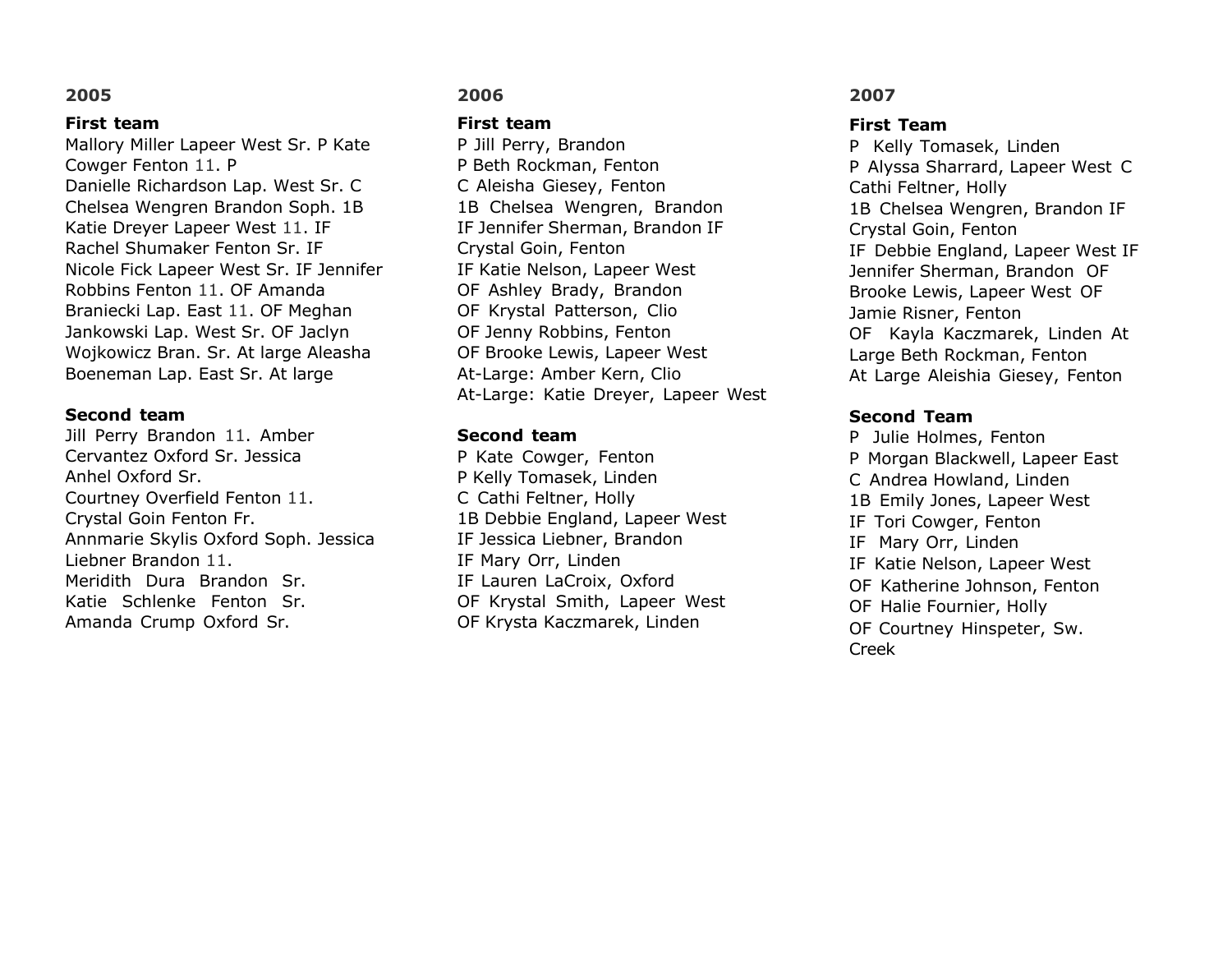### **First Team**

P Alyssa Sharrard, Lapeer West P Stevie Cuttitta, Clio C Jamie Risner, Fenton 1B Debbie England, Lapeer West IF Aleishia Giesey, Fenton IF Bridget Miller, Lapeer West IF Jennifer Sherman, Brandon OF Kate Ayres, Lapeer East OF Shannon Miller, Lapeer West OF Brianna Prescott, Brandon At Large: Crystal Goin, Fenton At Large: Katie Moore, Clio

#### **Second Team**

P Corinne Luxton, Oxford P Jessica Sherman, Brandon C Tami Weber, Clio 1B Alicia Curtis, Holly IF Kaley Holloway, Linden IF Chelsea Kessler, Oxford IF Kayla Mitchell, Clio OF Kayla Kaczmarek, Linden OF Katie Overfield, Fenton OF Stacey VanFleet, Clio

### **2009**

#### **First Team**

P Stevie Cuttitta, Clio P Corinne Luxton, Oxford P Alyssa Sharrard, Lapeer West C Kelly Cartner, Oxford C Emily Jones, Lapeer West 1B Ellen Meinecke, Lapeer West 1B Kristina Young, Kearsley IF Chelsea Kessler, Oxford IF Bridget Miller, Lapeer West IF Katie Moore, Clio IF Hayley Rich, Fenton OF Kate Ayres, Lapeer East OF Shannon Miller, Lapeer West OF Brianna Prescott, Brandon OF Stacey VanFleet, Clio At Large: Hannah Gauthier, Lap West At Large:Jamie Risner, Fenton At Large:Jessica Sherman, Brandon

#### **Second Team**

P Sammi Cowger, Fenton P Kimmi Michal, Brandon C Amanda Millis, Holly 1B Jeni Mae Jamison, Linden IF Vanessa Bayley, Brandon IF Kayla Mitchell, Clio IF Hillary Timm, Holly OF Ashley Kendrick, Fenton OF Amber Millis, Holly OF Katie Wrenn, Linden

#### **2010**

#### **First Team**

P Chelsey Hendrickson, Kearsley P Corinne Luxton, Oxford P Jessica Sherman, Brandon C Kelly Cartner, Oxford C Bria DeBono, Lapeer West 1B Ellen Meinecke, Lapeer West 1B Sammi Cowger, Fenton IF Chelsea Kessler, Oxford IF Morgan Muron, Kearsley IF Hillary Timm, Holly IF Rachel Grobbel, Lapeer West OF Samantha Nurmi, Kearsley OF Maija Satkowiak, Linden OF Brianna Prescott, Brandon OF Sydney Saidoo, Swartz Creek At Large: Gabi Johnson, Fenton At Large: Cassie Edgemon, Oxford

#### **Second Team**

P Michelle Cook, Fenton P Jessica Bryant, Lapeer West C Alison Gonda, Lapeer East 1B Gabby Deering, Swartz Creek IF Vanessa Bayley, Brandon IF Kayla Gonyea, Clio IF Hayley Cruthers, Swartz Creek OF Jessica Keeler, Clio OF Kim Brown, Lapeer West OF Alyssa Hurtado, Oxford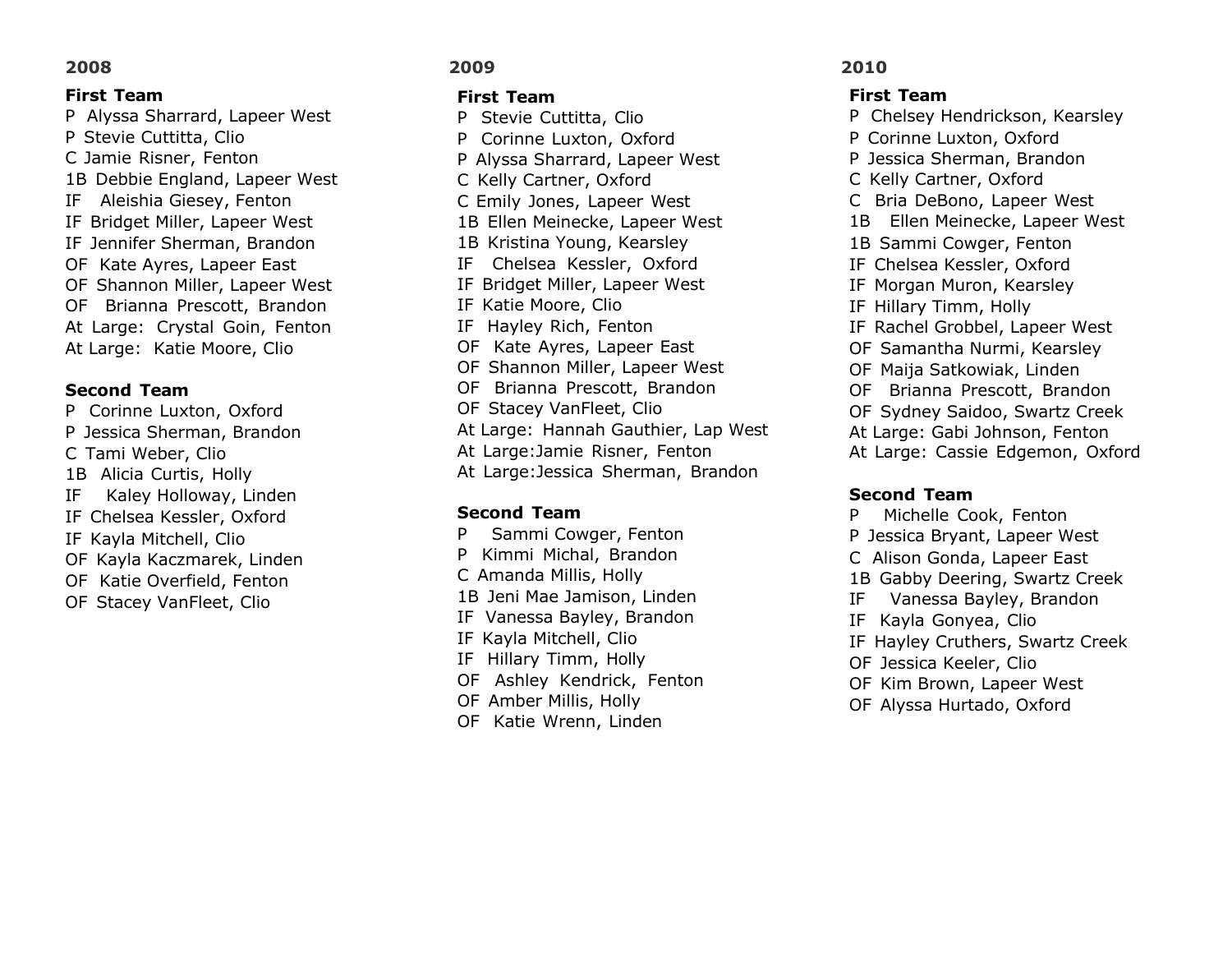#### **First Team**

P Samantha Cowger, 11, Fenton P Chelsey Hendrickson, 12, Kears P Jessica Bryant, 11, Lapeer West C Tami Weber, 12, Clio C Marina Cleis, 10, Fenton 1B Sarah Collier, 11, Fenton 1B Gabby Deering, 11, Swartz Ck. IF Hannah Gauthier, 11, Lap. West IF Morgan Muron, 12, Kearsley IF Hayley Cruthers, 10, Swartz Ck. IF Rachel Grobbel, 12, Lapeer West OF Jessica Keeler, 12, Clio OF Sierra Hollis, 11, Fenton OF Lisa LaFave, 12, Kearsley OF Bria DeBono, 10, Lapeer West At Large: Gabrielle Johnson, 12, Fen At Large: Ann Marie Roda, 11, Kearsley

### **Second Team**

P Hailey Phelps, 11, Brandon P Justina Saltarelli, 12, Lapeer West C Katie Stites, 11, Kearsley 1B Haley Byard, 11, Lapeer West IF Elizabeth Cowger, 9, Fenton IF Kayla Gonyea, 12, Clio IF Michaela Krusina, 11, Swartz Ck. OF Kristine Jones, 11, Brandon OF Morgan Paquette, 11, Kearsley OF Tessa Wrightman, 11, Kearsley

# **2012**

### **First Team**

P SR. Samantha Cowger - Fenton P 11. Callie Wightman – Kearsley P SO. Carah Pletscher – Swartz Ck. C SR. Katie Stites – Kearsley C 11. Lauren Adas – Swartz Creek 1B 11. Brianne Senter – Linden 1B SR. Gabby Deering – Swartz Ck. IF SR. Mackenzie Brown – Clio IF 11. Marina Cleis – Fenton IF 11. Ellie Cowger – Fenton IF 11. Hayley Cruthers – SwCk. OF 11. Shannon Huntley - Clio OF 11. Sarah Halstead – Fenton OF 11. Andrea Miron – Kearsley OF 11. Maija Satkowiak – Linden At Large –SR. Amy Szedlak - Bra At Large –SR. Michaela Krusina – Sw Ck

#### **Second Team**

- P 11. Heather Harmon Clio P SR. Jessica Bryant - Lapeer West C SO. Kaylyn Buzzell – Lapeer West 1B SR. Rebecca Francis – Lap. West IF 11. Brianna Dormire – Kearsley IF SR. Megan Dotson – Kearsley IF 11. Savannah Weaver – Linden OF SR. Kristine Jones – Brandon OF SO. Genna Oertel – Brandon
- OF SR. Sierra Hollis Fenton

### **2013**

#### **First Team**

P Molly Sherman – Linden, 11 P Allie Brookman – Swartz Ck., 12 P Carah Pletscher – Swartz Ck., 11 C Myranda Williams – Kearsley, 11 C Lauren Adas – Swartz Creek, 12 1B Ashley Noren – Holly, 11 1B Lauren Black – Swartz Creek, 10 IF Ellie Cowger – Fenton, 11 IF Savannah Weaver – Linden, 12 IF Hayley Cruthers - Swartz Ck., 12 IF Hailey Fox – Swartz Creek, 11 OF Miranda Zimmerman Bran 11 OF Shannon Huntley – Clio, 12 OF Kaitlin Dormire – Kearsley, 10 OF Maija Satkowiak – Linden, 12 At Large –Paige Montague – Clio, 11 At Large –Brianna Dormire – Kearsley, 12

# **Second Team**

P Callie Wightman – Kearsley, 12 P Hunter Conzelmann–Lap. West, 10 C Regina Siekierski – Fenton, 12 1B Kacie Byard – Lapeer West, 12 IF Marina Cleis – Fenton, 12 IF Tori Davis – Linden, 12 IF Katie Ordiway – Holly, 11 OF Gennieve Oertel – Brandon, 11 OF Rachel Siekierski – Fenton, 10 OF Mary Proulx – Lapeer West, 11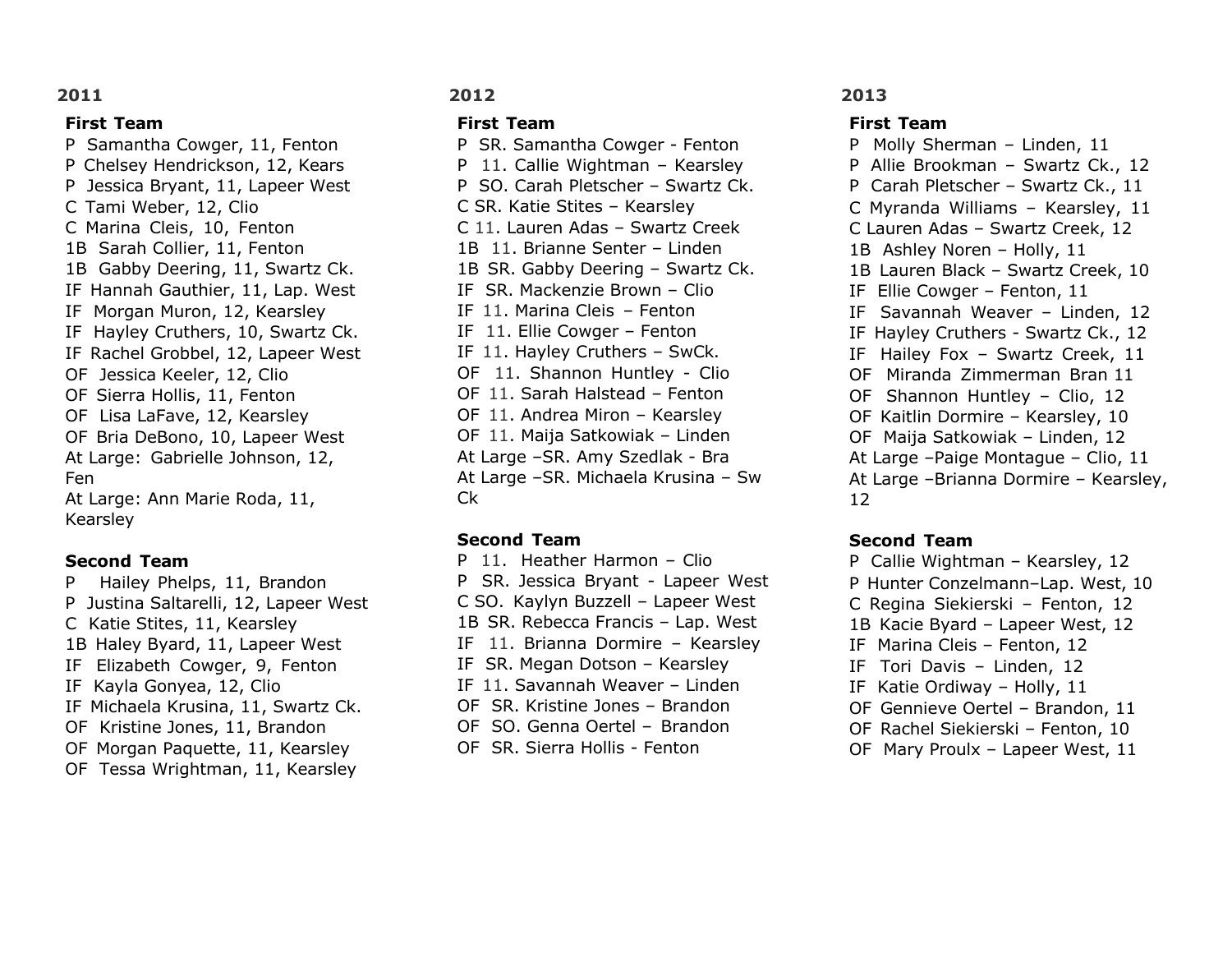#### **First Team**

P Paige Montague, 12, Clio P Paige Dean, 11, Fenton P Sydney Ouellette, 10, Kearsley C Myranda Williams, 12, Kearsley C Elizabeth Walls, 11, Brandon 1B Katey Cairnduff, 11, Fenton 1B Lauren Black, 11, Swartz Creek IF Megan Genslak, 11, Brandon IF Dori Carpenter, 12, Fenton IF Ellie Cowger, 12, Fenton IF Carah Pletscher, 12, Swartz Ck. OF Miranda Zimmerman,12,Brandon OF Kiana Goltz, 11, Brandon OF Lea Alderman, 12, Kearsley OF Emma Brant, 11, Fenton At Lg –Kaitlin Dormire, 11, Kearsley At Lg –Hunter Conzelmann, 11, Lapeer West

#### **Second Team**

P Katelyn Hendershott, 11, Brandon P Marki Ludeman, 10, Lapeer East C Kaylyn Buzzell, 12, Lapeer West 1B Brooke Henderson, 11, Clio IF MacKenzie Dunklee, 11, Clio IF Jenna Williams, 11, Clio IF Macie Keller, 10, Fenton OF Sabrina Sage, 9, Clio OF Rachel Siekierski, 11, Fenton OF Taylor Mowery, 9, Fenton

### **2015**

#### **First Team**

P Katey Hendershott, 12, Brandon P Paige Dean, 12, Fenton P Sydney Ouellette, 11, Kearsley C Elizabeth Walls, 12, Brandon C Kaitlyn Foco, 9, Kearsley 1B Kaitlin Dormire, 12, Kearsley 1B Katey Cairnduff, 12, Fenton IF Megan Genslak, 12, Brandon IF Brenna Hatch, 11, Fenton IF Emily Nestor, 12, Flushing IF Kayla Meyer, 10, Kearsley OF Emma Brant, 12, Fenton OF Kianna Goltz, 12, Brandon OF Sabrina Sage, 10, Clio OF Elizabeth Rakowski, 9, Linden At Lg:MacKenzie Dunklee, 12, Clio At Lg:Danielle Heron,12, Swartz Ck.

#### **Second Team**

P Emily Tucker, 11, Brandon P Madison Henry, 11, Swartz Creek C Logan Carter, 10, Fenton C Kylee Pierce, 10, Swartz Creek 1B Lauren Black, 12, Swartz Creek IF Lexi Hendershott, 10, Brandon IF Jenna Williams, 12, Clio IF Chloe Jankowski, 10, Kearsley OF Jenna Gilbert, 9, Clio OF Hayli Byers, 11, Fenton OF Jessica Ricksgers, 12, Holly

#### **2016**

#### **First Team**

P Meaghan McArdle, 11, Fenton P Sydney Ouellette, 12, Kearsley P Madisen Henry, 12, Swartz Creek C Logan Carter, 11, Fenton C Kylee Pierce, 11, Swartz Creek 1B Hannan Benner, 11, Clio 1B Molly Churches, 12, Linden IF Brenna Hatch, 12, Fenton IF Erin Carter, 9, Fenton IF Taylor Mowery, 11, Fenton IF Megan Klavitter, 12, Linden OF Sabrina Sage, 11, Clio OF Jenna Gilbert, 11, Clio OF Elizabeth Rakowski, 10, Linden OF Cayla Weirenga, 12, Linden At Lg:Emily Tucker, 12, Brandon At Lg:Maddie LaFrambose, 12, Flushing

#### **Second Team**

P Sara Eisenbeis, 9, Fenton P Alexa Marsh, 12, Linden C Sara Eisenbeis, 9, Fenton 1B Kaitlin Foco, 10, Kearsley IF Payton Smith, 9, Clio IF Reilly LaDuke, 12, Flushing IF Sterling DeGayner, 11, Linden OF Chloe Bennett, 12, Brandon OF Elise Delecki, 11, Fenton OF Brittney Dick, 11, Kearsley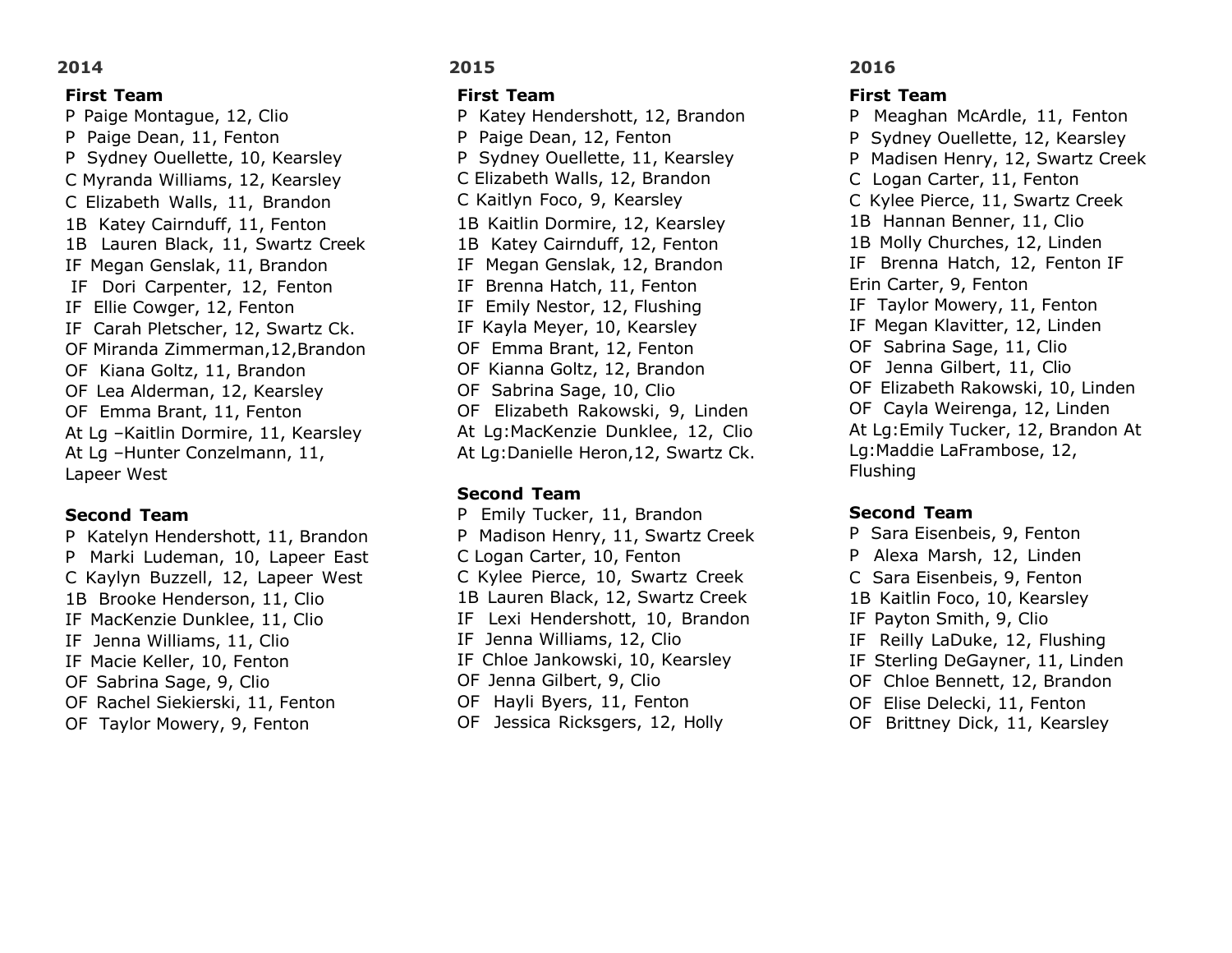#### **First Team**

P Mikayla Chilson, 11, Clio P Madisen Beesley, 11, Holly P Rachel Mackey 11, Swartz Creek C Logan Carter, 12, Fenton C Kylee Pierce, 12, Swartz Creek 1B Hannan Benner, 12, Clio 1B Claire Ouellette, 9, Kearsley IF Payton Smith, 10, Clio IF Brooklyn Rushton, 10, Clio IF Hailey Thompson, 12, Holly IF Sterling DeGayner, 12, Linden OF Jenna Gilbert, 11, Clio OF Sabrina Sage, 12, Clio OF Gillian Cohoon, 10, Holly OF Ellie Klocek, 9, Linden At Lg: Kaitlyn Foco, 11, Kearsley At Lg: Elizabeth Rakowski, 11, Linden

#### **Second Team**

P Olivia Consiglio 10, Brandon P Sara Eisenbeis, 10, Fenton C Rachel Hendershott, 12, Brandon 1B Meagan McArdie, 12, Fenton IF Corin Dennington, 12, Flushing IF Lily Raymer, 12, Holly IF Alexis Echols, 9, Kearsley OF Loren Jolin, 12, Kearsley OF Jillian Widner, 9, Linden OF Madison Majestic, 10, Sw Ck

# **2018**

#### **First Team**

P Maegan Jodway, 12, Owosso P Madisen Beesley, 12, Holly P Rachel Mackey 12, Swartz Creek C Kaitlin Foco, 12, Kearsley C Peyton Rainwater, 11, Sw Creek 1B Emma Mossing, 9, Linden 1B Claire Ouellette, 10, Kearsley IF Payton Smith, 11, Clio IF Erin Carter, 11, Fenton IF Lauren Buerkel 10, Linden IF Allison Dusseau, 12, Sw Creek OF Jenna Gilbert, 12, Clio OF Halle Parish, 11, Kearsley OF Mallory Irelan, 12, Owosso OF Jessica Verran, 11, Sw Creek At Lg: Katelyn Ceccacci, 10, Brandon At Lg: Isabelle Easton, 11, Kearsley

### **Second Team**

P Mikayla Chiolson 12, Clio P Megan Oda, 12, Linden C Ellie Klocek, 10, Linden 1B Cierra Betz, 11, Clio IF Hailee Prater, 10, Fenton IF Allie Langdon, 10, Owosso IF Taylor Bencheck, 12, Creek OF Jordyn Hobson, 9, Linden OF Jillian Widner, 10, Linden OF Madison Majestic, 11, Sw Creek

# **2019**

#### **First Team**

P Jordan Hobson, 10, Linden P Macy Irelan, 9, Owosso P Hailee Prater, 11, Fenton C Alexis Echols, 11, Kearsley C Ellie Klocek, 11, Linden 1B Jillian Widner, 11, Linden 1B Jessica Verran, 12, Sw Ck IF Erin Carter, 12, Fenton IF Mikayla Detman, 11, Linden IF Brooklyn Rushton, 12, Clio IF Cillian Cohoon, 12, Holly OF Madison Morse, 10, Lindne OF Madison Majestic, 12, SC OF Addy Taylor, 11, Fenton OF Halie Parrish, 12, Kearsley At Lg Claire Quelette, 11, Kears At Lg Alie Langdon, 11, Owosso

### **Second Team**

P Isabelle Easton, 12, C Anna Palmiter, 10, Bran 1B Reyn Tuttle, 10, Ow IF Katelyn Ceccard, 11, Br IF Payton Smith, 10, Clio IF natalie Owens, 10, SC OF Chartyl Hatch, 11, Fen OF Madison McKnight, 11, Flushing OF Addie Kregger, 10, Ow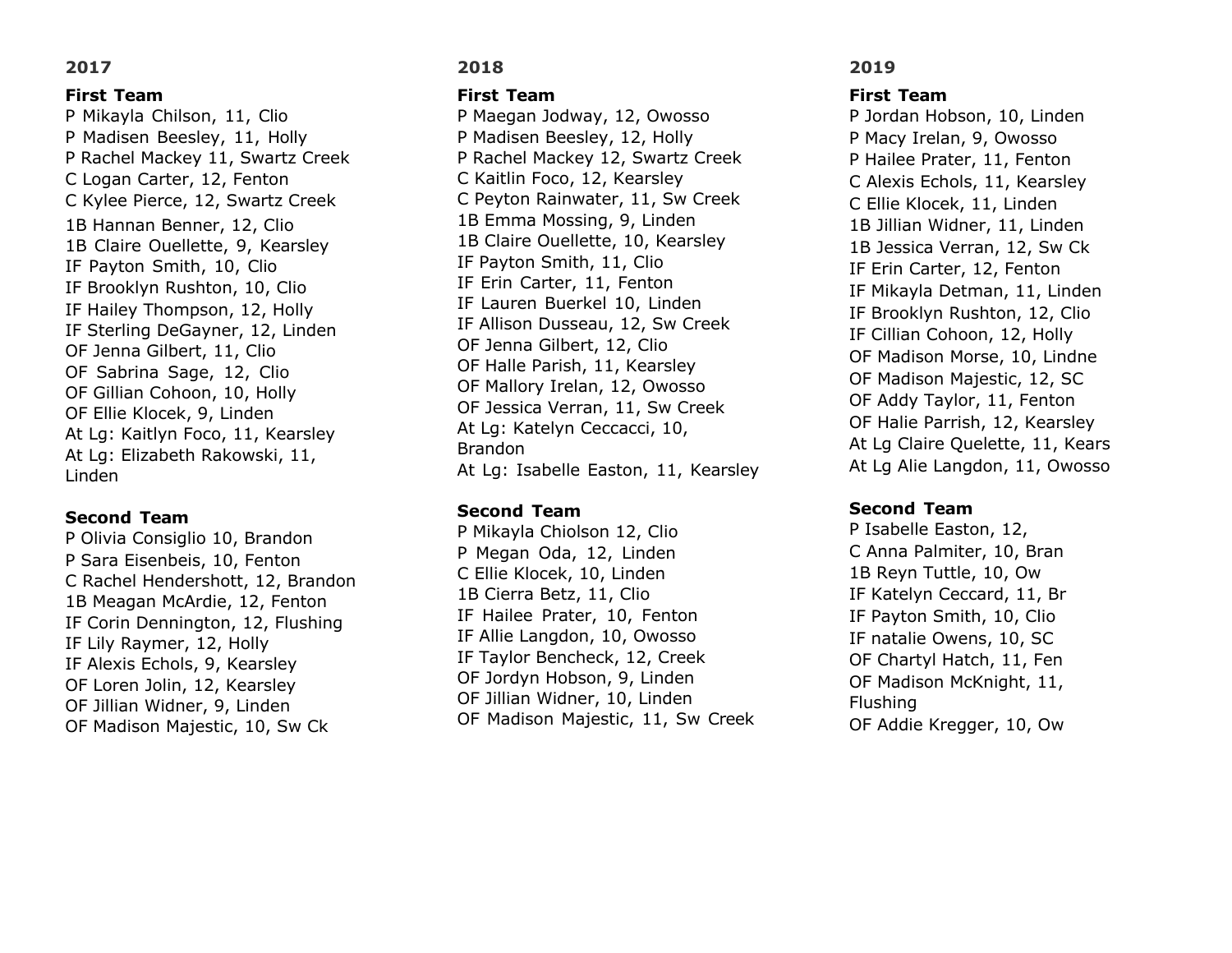**No Season – Covid19**

#### **2021**

**First Team** OF Khole Williams, 10, Clio OF Haley Ludwig, 11, Linden OF Maddis Morse, 12, Linden OF Sophie Collins, 9, Fenton IF Kennedy Coombe, 10, Clio IF Alissa Gauthier, 12, Good IF Addy Wagner, 12, Flushing IF Jamie Maier, 12, Owosso IB Lily Turkowski, 9, Fenton IB Emma Mossing, 12, Linden C Hannah Bollinger, 11, Linden C Anna Palmiter, 12, Brandon P Macy Irelan, 11, Owosso P Jordyn Hobson, 12, Linden P Ava Taylor, 10, Clio Util Addison Fitzgerald, 10, LF Util Makayla Timm, 11, Linden

### **Second Team**

OF Auturm Lewis, 10, Holly OF Kira Patrick, 10, Corunna OF Nevaeh Ginger, 12, Owosso IF Cassie Sylvester, 10, Linden IF Delaney Jenkinson, 10, Hol IF Jessica Dunkel, 11, Fenton !B Reyn Tuttle, 12, Owosso C Karley Kincaid, 12, Owosso P Camryn McMillian, 10, LF P Jordyn Bommersbach, 11, Fen